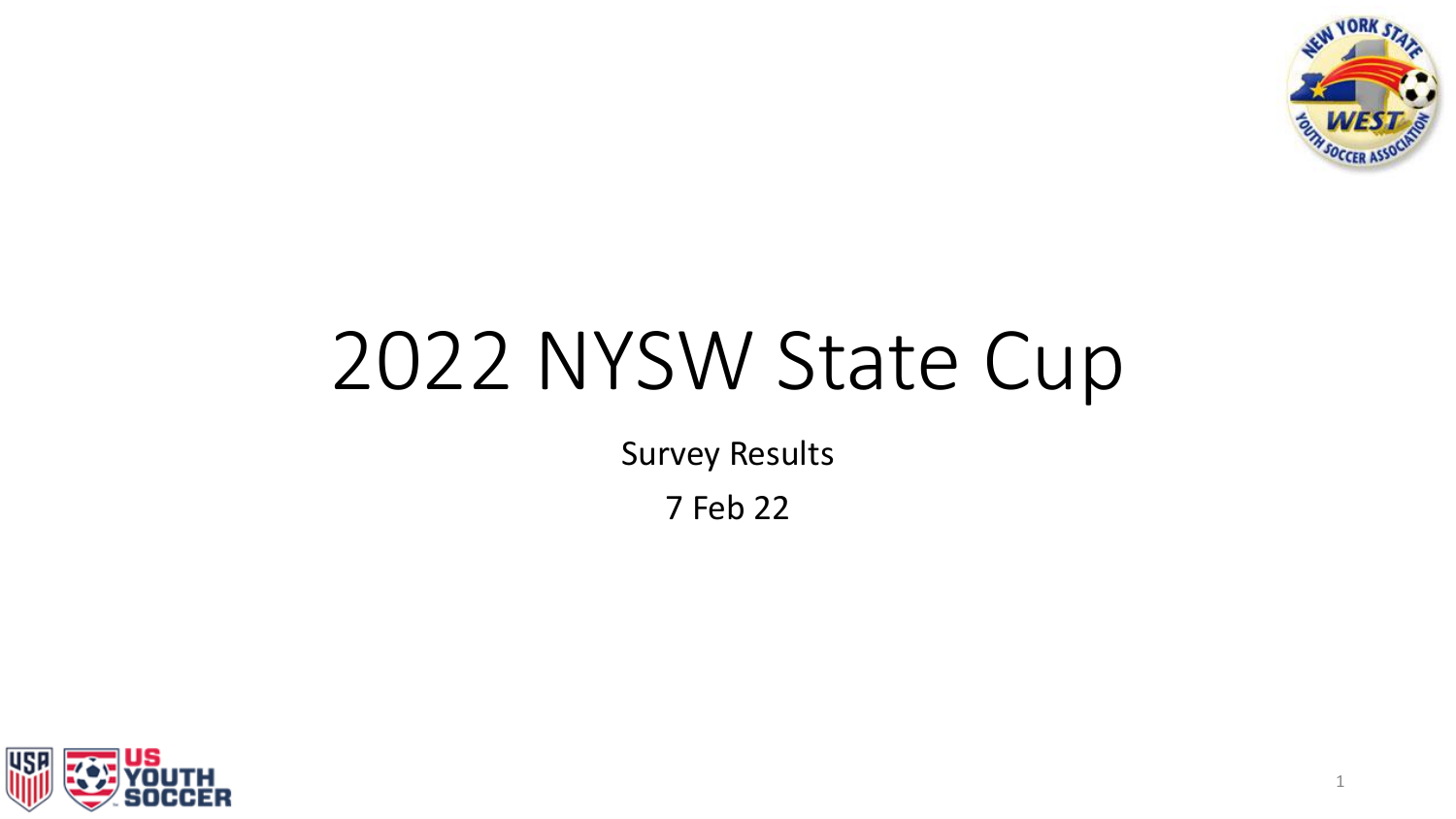### Survey Stats – Raw Data



- Distributed to Club Officials and Team Staff in our database
- 171 responses
- 153 responders indicate a plan to participate
- 93 Female team responses
- 78 Male team Responses
- Tracked IP addresses and not email addresses for responses
- Raw Data was not limited to one response per team

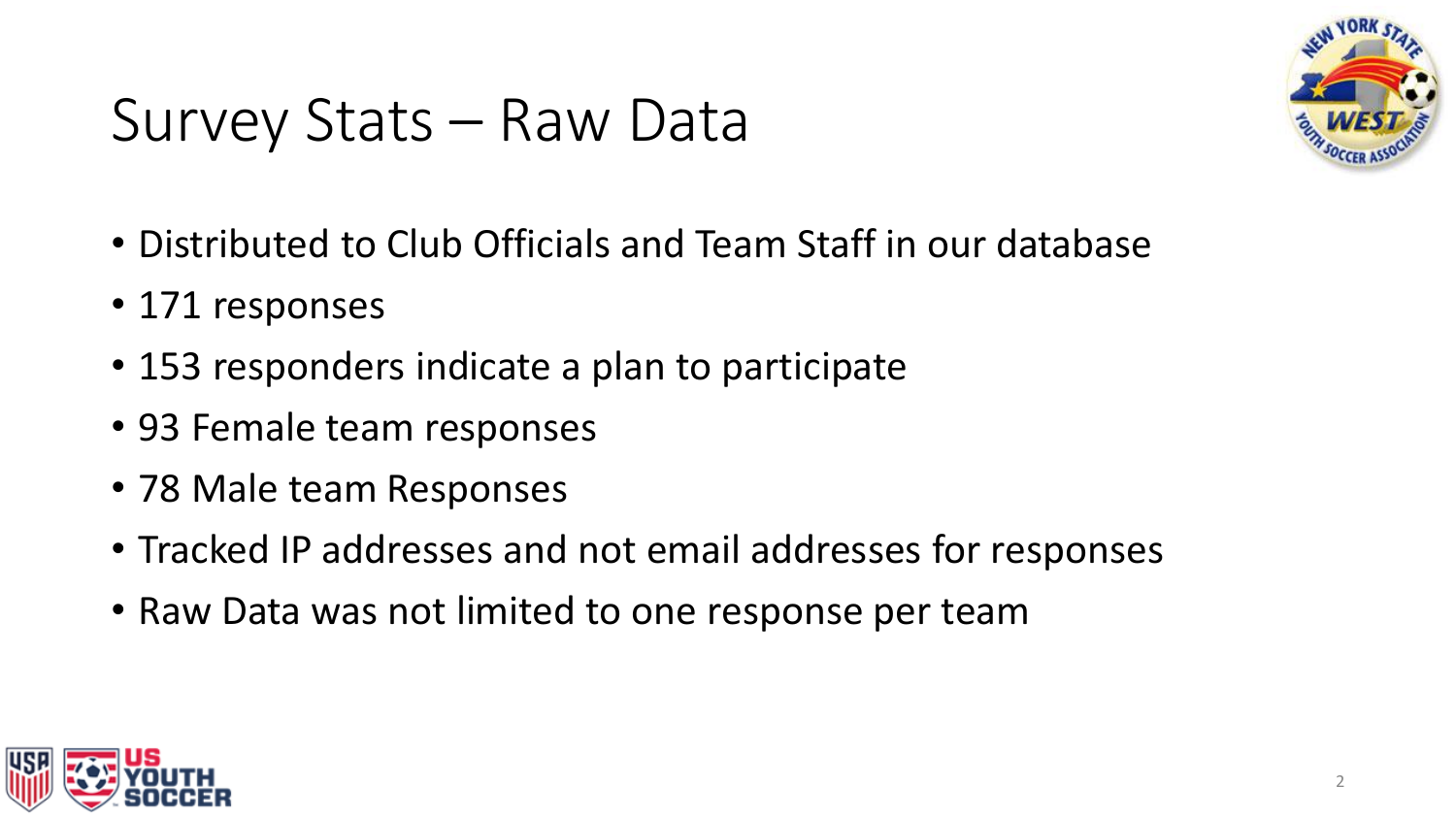

## Survey Results – Raw Data 171 Responders



• Age Groups

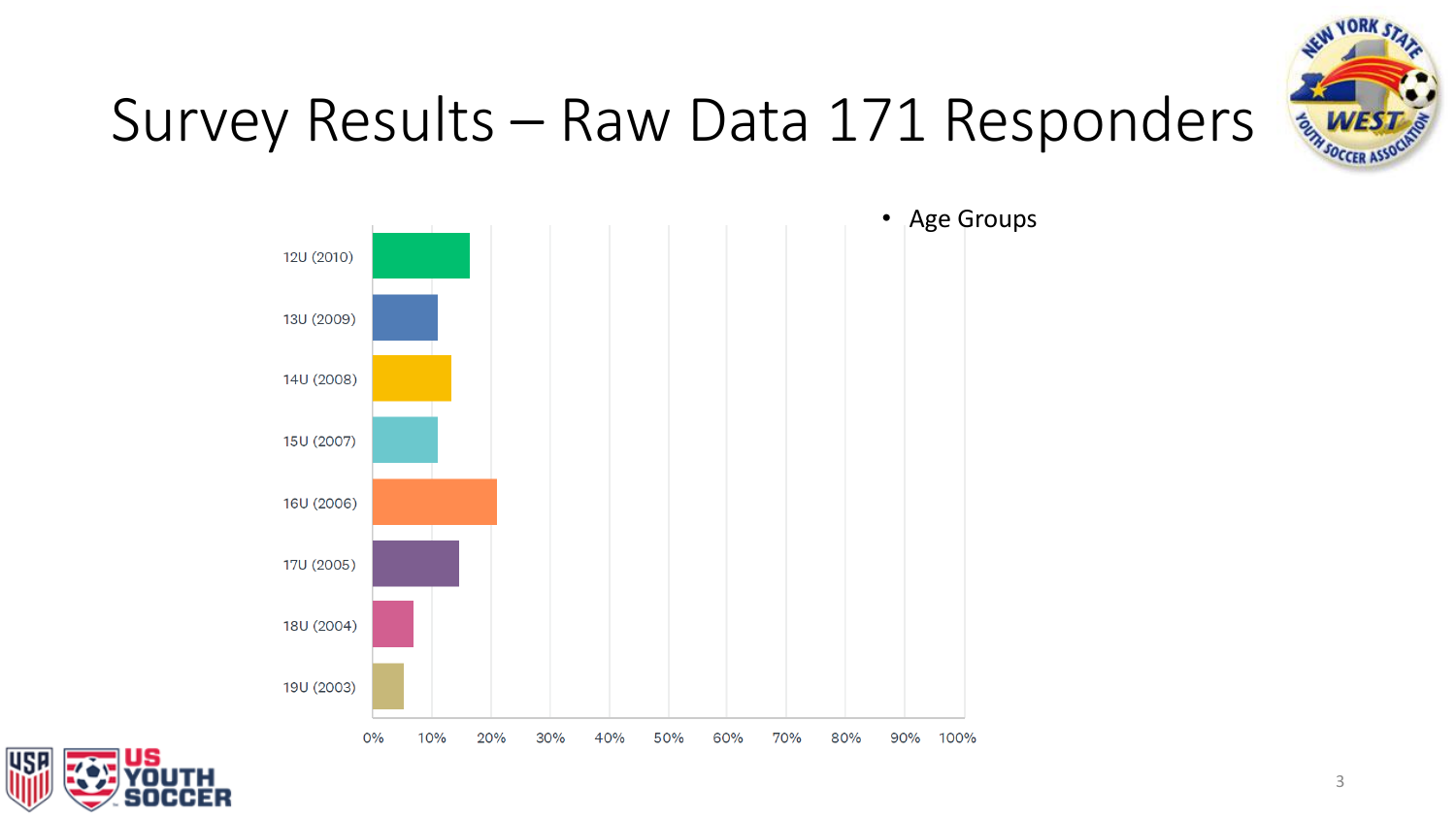

# Survey Results – Raw Data 171 Responders

• Have you participated in State Cup (107 – 64)







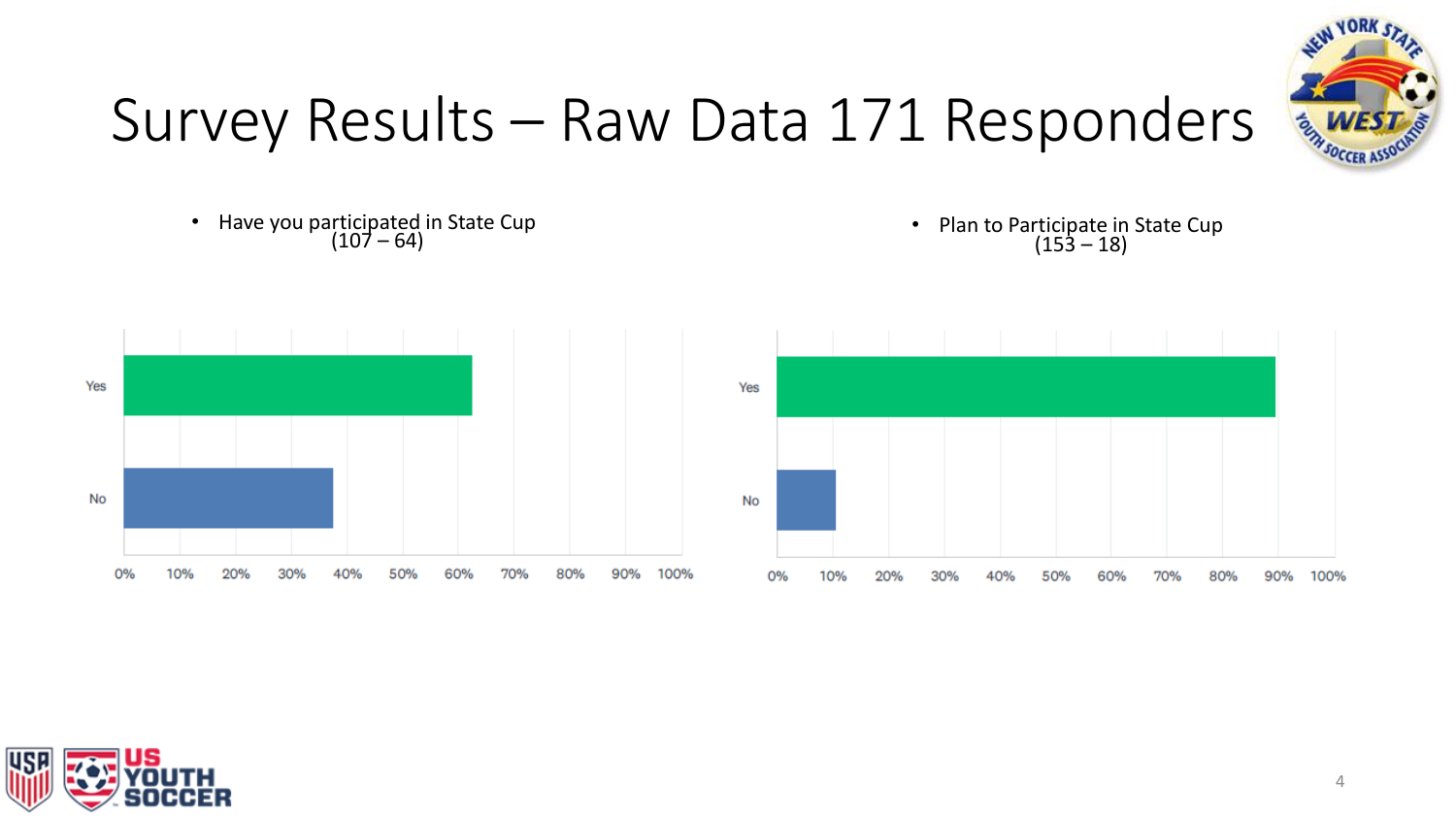

# Survey Stats - Duplicates

- IP Addresses  $-42$  (25%)
- Flex Schedule Comment 22 (13%)
- Final 4 Format Comment 22 (13%)
- Team Names 58 (34%)
	- For example: 13 2006 Girls team responses for a single club

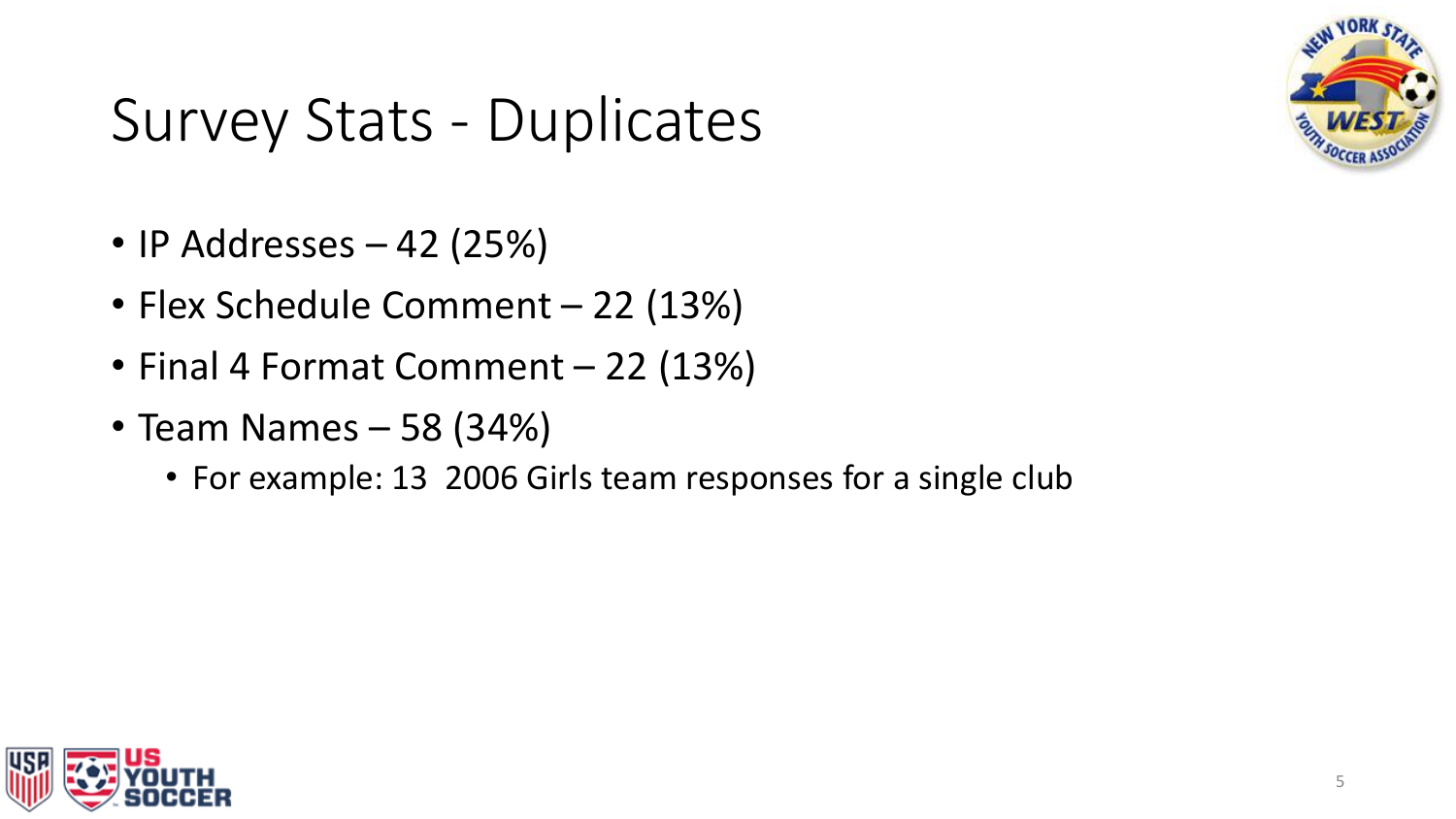#### Survey Results – Validated Data

• Game Schedule (28 – 104) • Final 4 Format (74 - 58)



Current Format – Fixed Scheduling Proposed Format – Flex Scheduling Current Format – Round Robin Proposed Format – Single-game Elimination

58

74



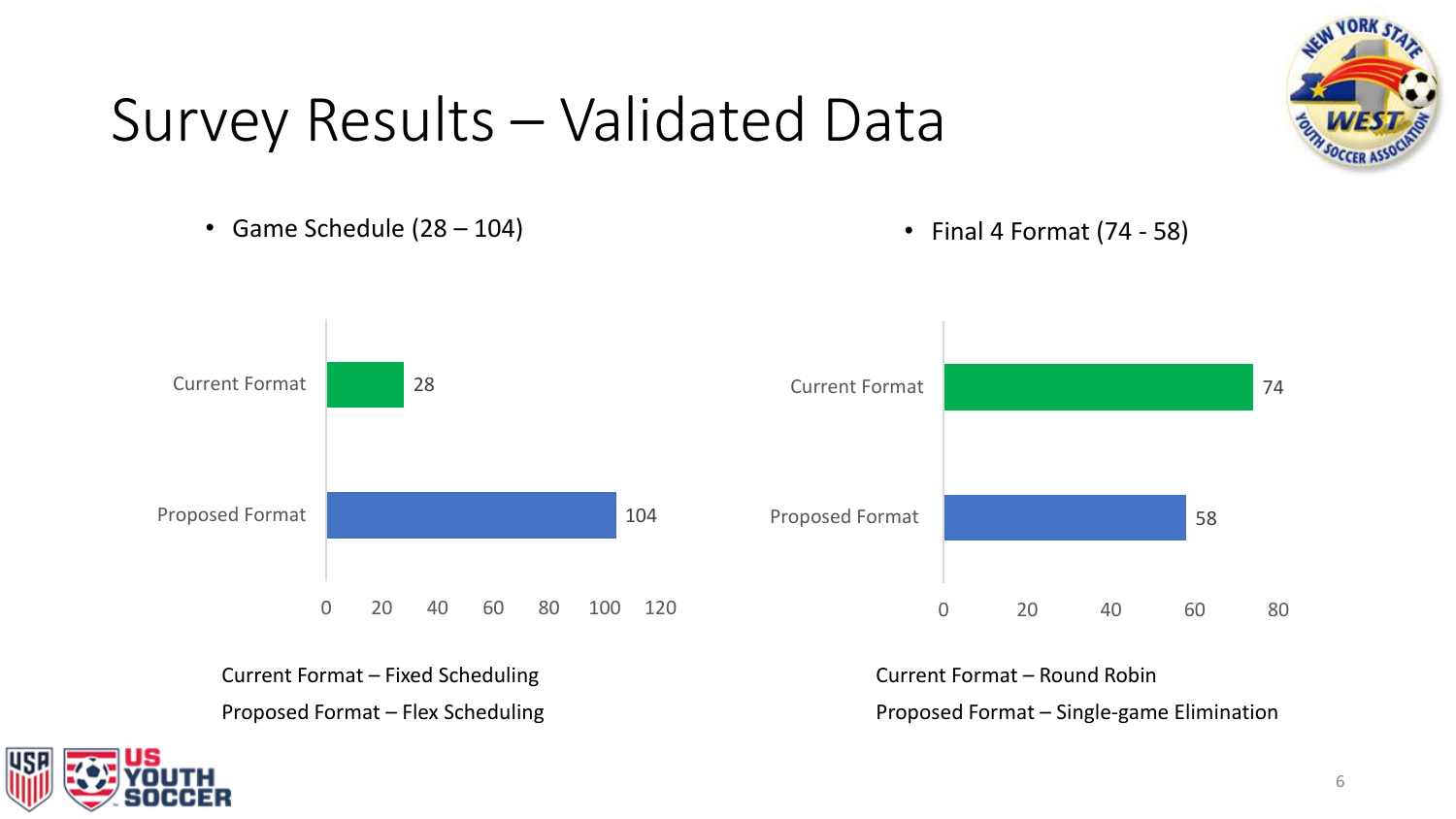# Recommendations



- The 2022 NYSW State Cup tournament will operate as follows:
	- Flex Scheduling for the Playdown rounds
	- Round Robin format for the Final 4
	- Final 4 Tournament scheduled for Cortland, NY
- Unique survey comments are on the following pages.
- Registration will open on 7 Feb 22
- See the website for details

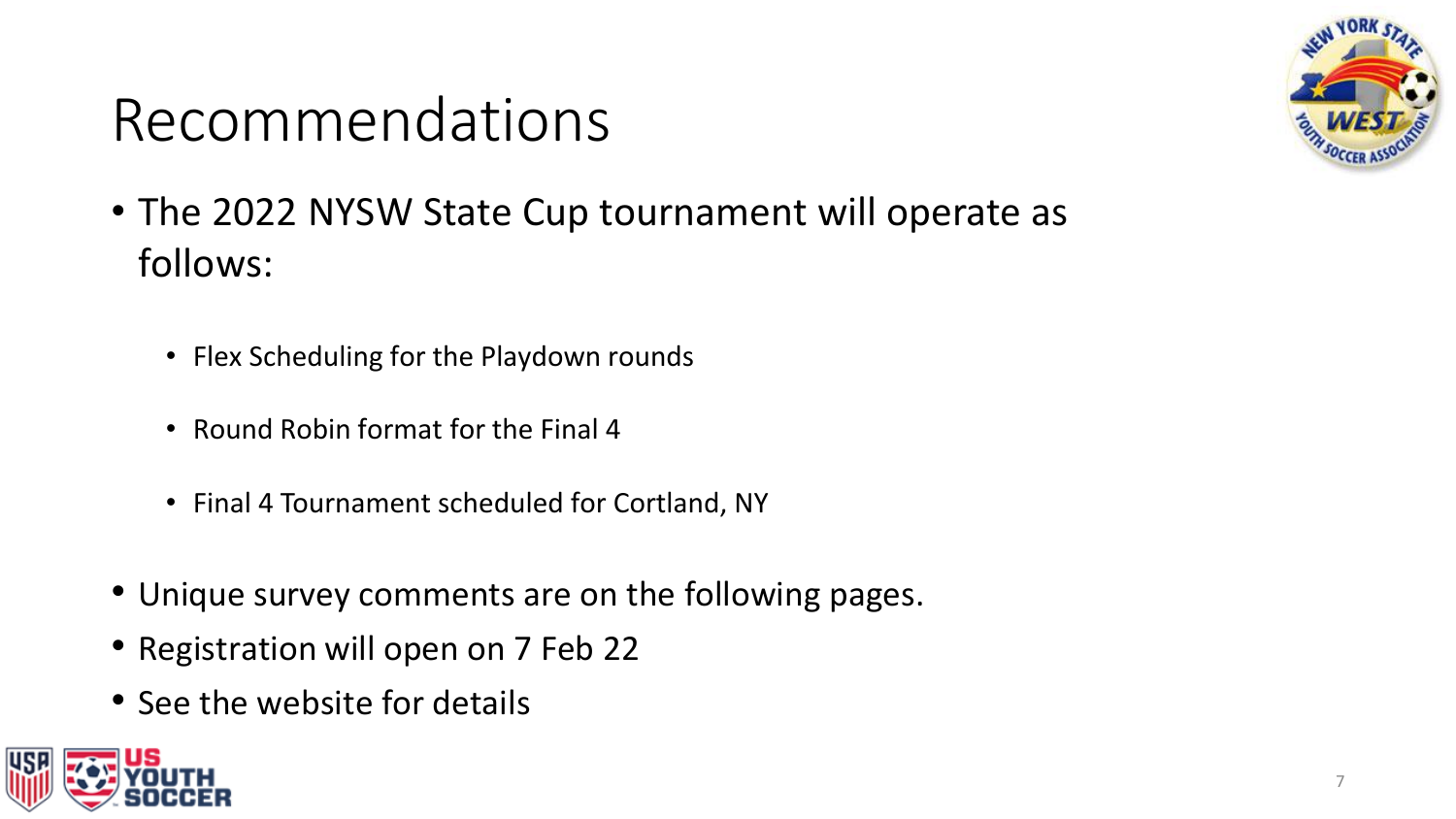| Item           | Q8 Additional Comments Regarding Playdown Game Scheduling Process                                                                                                                                                                                     |
|----------------|-------------------------------------------------------------------------------------------------------------------------------------------------------------------------------------------------------------------------------------------------------|
|                | I am in favor of flexible scheduling as it will allow our team the option to still use weekend dates for other events by being                                                                                                                        |
| $\mathbf{1}$   | able to play potentially on a weekday (43)                                                                                                                                                                                                            |
| $\overline{2}$ | Allows for possible scheduling of May tournaments with the new proposal.                                                                                                                                                                              |
| 3              | Although we are not eligible to compete in State Cup this season, we hope to compete in the future. It seems wiser to leave                                                                                                                           |
|                | the scheduling to NYSW rather than leaving it up to coaches.                                                                                                                                                                                          |
| 4              | As stated in the presentation, it helps the teams playing in other leagues which require travel on the weekends. Flexible                                                                                                                             |
|                | scheduling for play downs also gives all team the opportunity to play in tournaments on weekends in May.                                                                                                                                              |
| 5              | By allowing flexible scheduling, teams close in proximity, Can play during the week which would allow for these teams to                                                                                                                              |
|                | compete in other weekend tournaments or games                                                                                                                                                                                                         |
| 6              | Concerns about single games being held without proper refs and difficulty in securing fields if the proposed format is                                                                                                                                |
| $\overline{7}$ | incorporated.<br>Empire cup being on May 7 - 8 would limit our participation in state Cup unless scheduling is flexible                                                                                                                               |
| 8              | Flexibilty is so key with teams having to self schedule so many other teams in GLA and Thruway Leagues.                                                                                                                                               |
|                | Flexible play down scheduling would allow for our team to potentially participate in other tournaments by scheduling for                                                                                                                              |
| 9              | what makes sense for our team and our opponent.                                                                                                                                                                                                       |
|                | Flexible scheduling allows for league games to play. its hard to block these weekends in full and complete other league                                                                                                                               |
| 10             | obligations                                                                                                                                                                                                                                           |
|                | Flexible scheduling allows teams to potentially use their weekends for other events/tournaments as well rather than having to                                                                                                                         |
| 11             | dedicate several weekends without knowing the schedule                                                                                                                                                                                                |
| 12             | Flexible scheduling will only cause headaches for everyone involved.                                                                                                                                                                                  |
| 13             | Flexible scheduling will suit all teams best with tournament schedules.                                                                                                                                                                               |
| 14             | Flexible scheduling would allow us to have a complete schedule in May/June without having to block off the full weekends for                                                                                                                          |
|                | one game                                                                                                                                                                                                                                              |
| 15             | Freedom to self schedule games would improve the competition.                                                                                                                                                                                         |
| 16             | I believe that flexible scheduling will help with the older teams, especially those who have players in college                                                                                                                                       |
| 17             | I support flexible play down scheduling as it would allow our team to be able to schedule around other events/tournaments                                                                                                                             |
|                | and potentially play on a weekday.                                                                                                                                                                                                                    |
| 18             | I think having fixed schedule of games on Sunday's is very helpful for players who are playing spring school sports.<br>I would like to be ensured more than 1 game. I would also like a neutral location, not one teams home field. I would ask that |
| 19             | the referee for the games not previously be affiliated with one of the teams.                                                                                                                                                                         |
|                | If scheduled on own and teams get the field, who will pay the field cost? If home team responsible, will the state cup fee be                                                                                                                         |
| 20             | less????                                                                                                                                                                                                                                              |
| 21             | If we do not have self-scheduling option, we will likely need to ask for a playdown reschedule anyway.                                                                                                                                                |
| 22             | If you choose the proposed format you should have your heads examined. You are the governing body and need to do what is                                                                                                                              |
|                | best for all the teams not just a few. Teams will never be able to self schedule and the format is not good.                                                                                                                                          |
| 23             | In favor of flexible scheduling as it will allow our team more options.                                                                                                                                                                               |
|                | It seems to me that the proposed format does not address the concerns that teams have raised with regard to flexible                                                                                                                                  |
|                | schedules. If, for example, Thruway scheduling must be completed by 2/28, then those games are set for each team *prior* to                                                                                                                           |
| 24             | the point of needing to schedule playdown games. Additionally, teams will schedule tournaments during May believing that                                                                                                                              |
|                | they will be able to work around their tournament commitments with flexible playdown scheduling. The consequence will be                                                                                                                              |
|                | far too many scheduling conflicts to be successful.                                                                                                                                                                                                   |
| 25<br>26       | It would immensely help our very busy spring schedules.<br>Only able to participate in State Cup if we did the new format                                                                                                                             |
|                | Preset dates would allow for the best scheduling of referees/fields vs individual games. Preset dates have been understood                                                                                                                            |
| 27             | for many years and have been successful--no need to change.                                                                                                                                                                                           |
| 28             | Self scheduling will cause a lot of conflict with current tournament and league obligations                                                                                                                                                           |
|                | Teams should have the ability to try and work through a schedule up to a certain date. If the teams don't come to an                                                                                                                                  |
| 29             | agreement then both teams have to play by the date set by NYSW                                                                                                                                                                                        |
| 30             | The flexible schedule would help a lot.                                                                                                                                                                                                               |
| 31             | The uncertainty of the playing weekends creates difficulty for planning.                                                                                                                                                                              |
|                | There are so many times where kids have to miss proms and other school events that land on the play down dates. I am in                                                                                                                               |
| 32             | support of allowing us to schedule our own games, which allows our kids to not have to make the decision of being there for                                                                                                                           |
|                | their teammates or going to a school function.                                                                                                                                                                                                        |
| 33             | This will allow coaches to coach at least 2 sides that coach multiple sides                                                                                                                                                                           |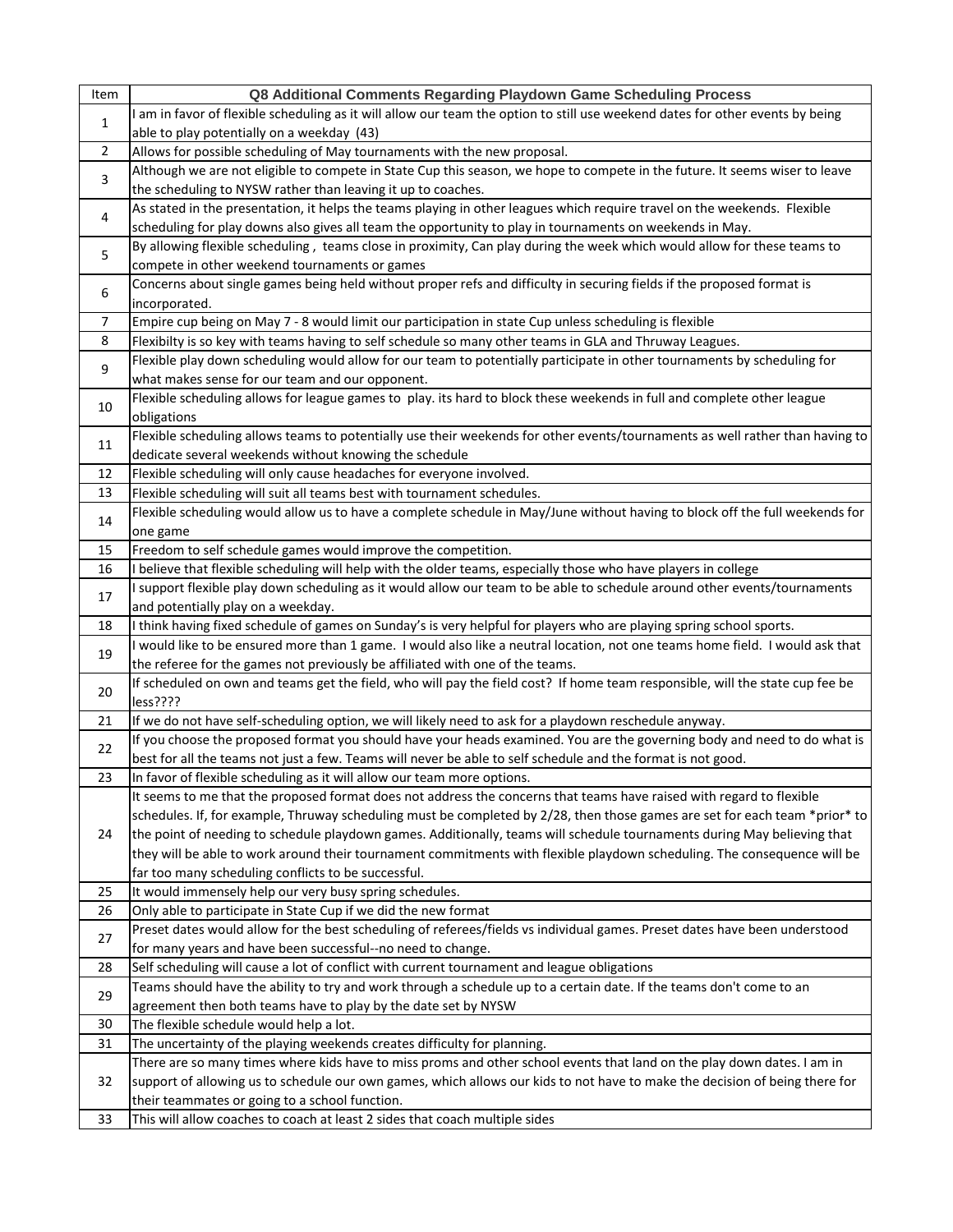| 34 | This will allow team the option to use wkend dates for other events by being able to possibly play on a weekday.                                                                                                                                                                                                                                                                 |
|----|----------------------------------------------------------------------------------------------------------------------------------------------------------------------------------------------------------------------------------------------------------------------------------------------------------------------------------------------------------------------------------|
| 35 | This will reduce conflict with leagues and other school sports/commitments.                                                                                                                                                                                                                                                                                                      |
| 36 | We have to change to a flexible scheduling model to best accommodate the various leagues and tournaments teams are                                                                                                                                                                                                                                                               |
|    | playing in. This would allow the two teams to find a date that fits best for them.                                                                                                                                                                                                                                                                                               |
| 37 | We support the flexibility of scheduling games midweek as it allows for teams to mange their weekends more efficiently.                                                                                                                                                                                                                                                          |
|    | Draw should be completed by February 1st. April is way to far out.                                                                                                                                                                                                                                                                                                               |
| 38 | We will need flexibility in order to participate                                                                                                                                                                                                                                                                                                                                 |
|    |                                                                                                                                                                                                                                                                                                                                                                                  |
|    | We've planned/organized based on the current format. We are not prepared for a flexible format (meaning lack of field and                                                                                                                                                                                                                                                        |
| 39 | we have told our players to keep 5/7 and 5/8 open)                                                                                                                                                                                                                                                                                                                               |
| 40 | With numerous NY state teams playing in other states (representing our State) it is difficult to play in the weekend format<br>State Cup uses. This needs to be more flexible. There are teams (clubs) that would or could schedule a weekday game that are<br>within a couple miles of each other. This needs to be addressed and fixed. Thank you for sending this survey out. |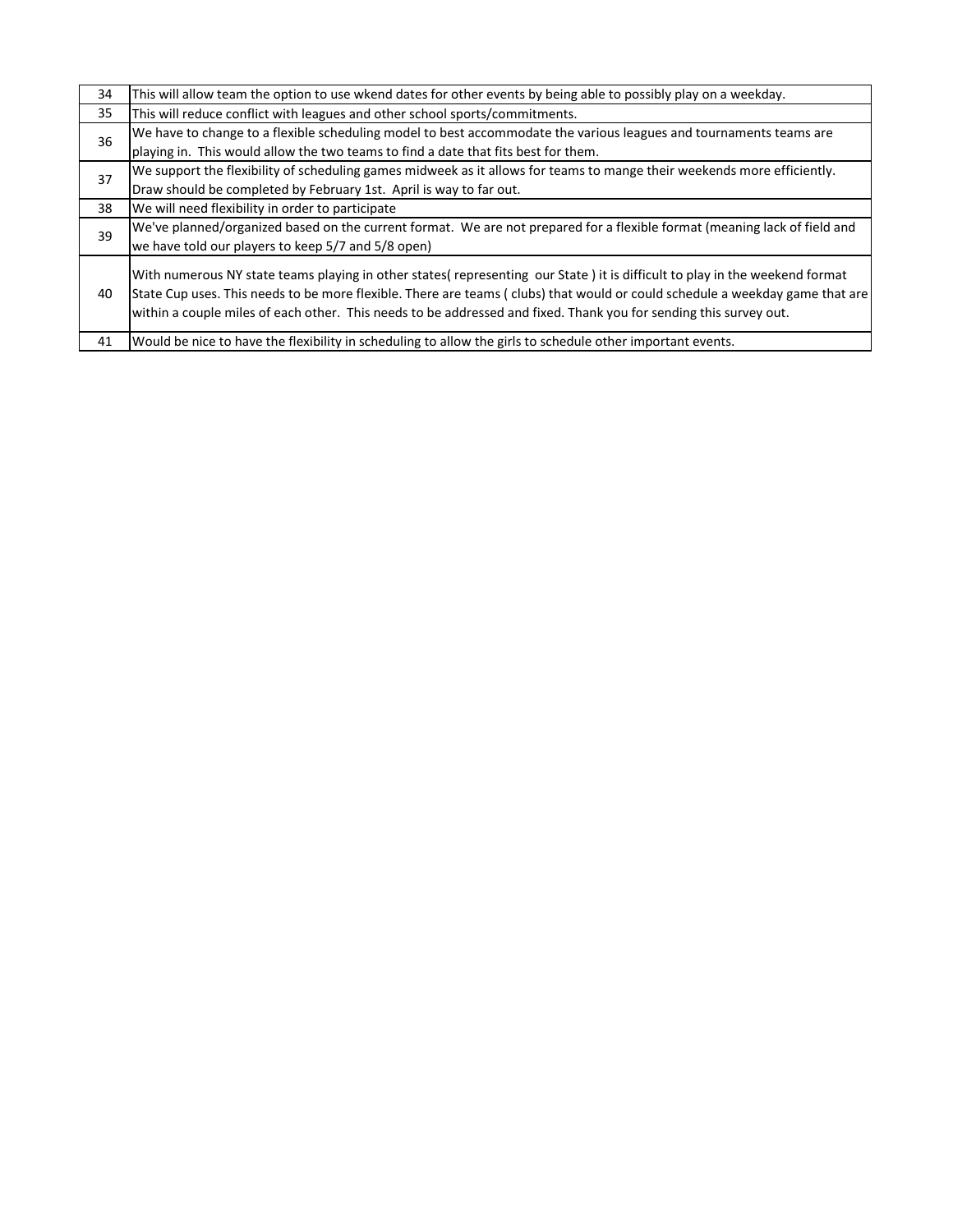| Item           | Q10 Additional Comments Regarding Finals Weekend Tournament Format                                                                                                                                                                                                                                                                                                                                   |
|----------------|------------------------------------------------------------------------------------------------------------------------------------------------------------------------------------------------------------------------------------------------------------------------------------------------------------------------------------------------------------------------------------------------------|
|                | I would like to see the format stay as a semis/finals weekend and remain in the Rochester area. The                                                                                                                                                                                                                                                                                                  |
| 1              | 2021 event was excellent and did not require additional costs for hotels                                                                                                                                                                                                                                                                                                                             |
| $\overline{2}$ | "Round Robin" provides a more equitable opportunity for teams to perform. Our older daughter's<br>team played last year and their team was eliminated in the first round of the play down games. This<br>was our first experience with State Cup and it was very disappointing to not also have a "round<br>robin" approach to the preliminary games. We'd strongly oppose single round elimination. |
| 3              | Although a single final game is nice, you would have to book a hotel either way. In proposed format<br>you would have a hotel room that half the teams would have to eat the cost of as they would be<br>eliminated Sat. You are also blocking it an entire weekend for possibly just 1 game on Sat.                                                                                                 |
| 4              | By having 3 guaranteed games it provides more value and provides better opportunities for all<br>teams involved.                                                                                                                                                                                                                                                                                     |
| 5              | Final format does not really matter                                                                                                                                                                                                                                                                                                                                                                  |
| 6              | For teams that receive a bye and advance directly to the final four they could end up playing one<br>game total for the tournament. I'm addition the 3 game format is a great experience playing other<br>high quality teams and the team bonding that occurs over the weekend.                                                                                                                      |
| $\overline{7}$ | I feel single-game elimination is better both for competitiveness and fairness as well as player<br>development.                                                                                                                                                                                                                                                                                     |
| 8              | I like the current format. Having the event in Rochester, which is centrally located, was also<br>convenient                                                                                                                                                                                                                                                                                         |
| 9              | I really liked the semi and final this year but also like the round robin.                                                                                                                                                                                                                                                                                                                           |
|                | If change to single elimination (instead of 3 games, some teams get 1) will the cost be less. The                                                                                                                                                                                                                                                                                                    |
| 10             | format last year where we all paid the same price but some of us only got 1 game was ridiculous.                                                                                                                                                                                                                                                                                                     |
|                | The younger groups may have had 4 play down games where the older groups got 1 game at the                                                                                                                                                                                                                                                                                                           |
|                | finals weekend and we all paid the same?!?!?                                                                                                                                                                                                                                                                                                                                                         |
| 11             | It's best to get 3 games and to compete against all 3 teams                                                                                                                                                                                                                                                                                                                                          |
| 12             | Keep as semifinals/finals wkend and stay in Rochester. 2021 did not require additional costs for<br>hotels.                                                                                                                                                                                                                                                                                          |
| 13             | One of the reason our squad does state cup is for the 3 games if we reach the final four.                                                                                                                                                                                                                                                                                                            |
|                | Playing round Robin gives our players the oppurtunity to get seen by college coaches for 3 straight                                                                                                                                                                                                                                                                                                  |
| 14             | If you play in a semi final and lose you are done and of the college coaches could only get<br>days.                                                                                                                                                                                                                                                                                                 |
|                | there on Sunday it is a chance missed out on.                                                                                                                                                                                                                                                                                                                                                        |
|                | Please keep the semi/finals weekend. The 2021 format worked well. Keeping it in the Rochester                                                                                                                                                                                                                                                                                                        |
| 15             | area seems proper is it is the most centrally located city. Mist teams did not have to add hotel fees<br>to their overall cost                                                                                                                                                                                                                                                                       |
|                | Please keep the semi-finals/finals format that was used in 2021. This event worked well for our                                                                                                                                                                                                                                                                                                      |
| 16             | older teams last year. Also - please keep in Rochester Area as it's more central to the majority of                                                                                                                                                                                                                                                                                                  |
|                | teams and requires fewer hotel stays.                                                                                                                                                                                                                                                                                                                                                                |
|                | Proposed finals weekend tournament would allow for teams to not have to pay for hotel stays                                                                                                                                                                                                                                                                                                          |
| 17             | unless completely necessary                                                                                                                                                                                                                                                                                                                                                                          |
| 18             | Round Robin format would allow experience for all teams instead of just one chance.                                                                                                                                                                                                                                                                                                                  |
|                | Round Robin gives each team a better chance of advancing and in my opinion is a much better                                                                                                                                                                                                                                                                                                          |
| 19             | experience/ more fun for the kids in a tournament style                                                                                                                                                                                                                                                                                                                                              |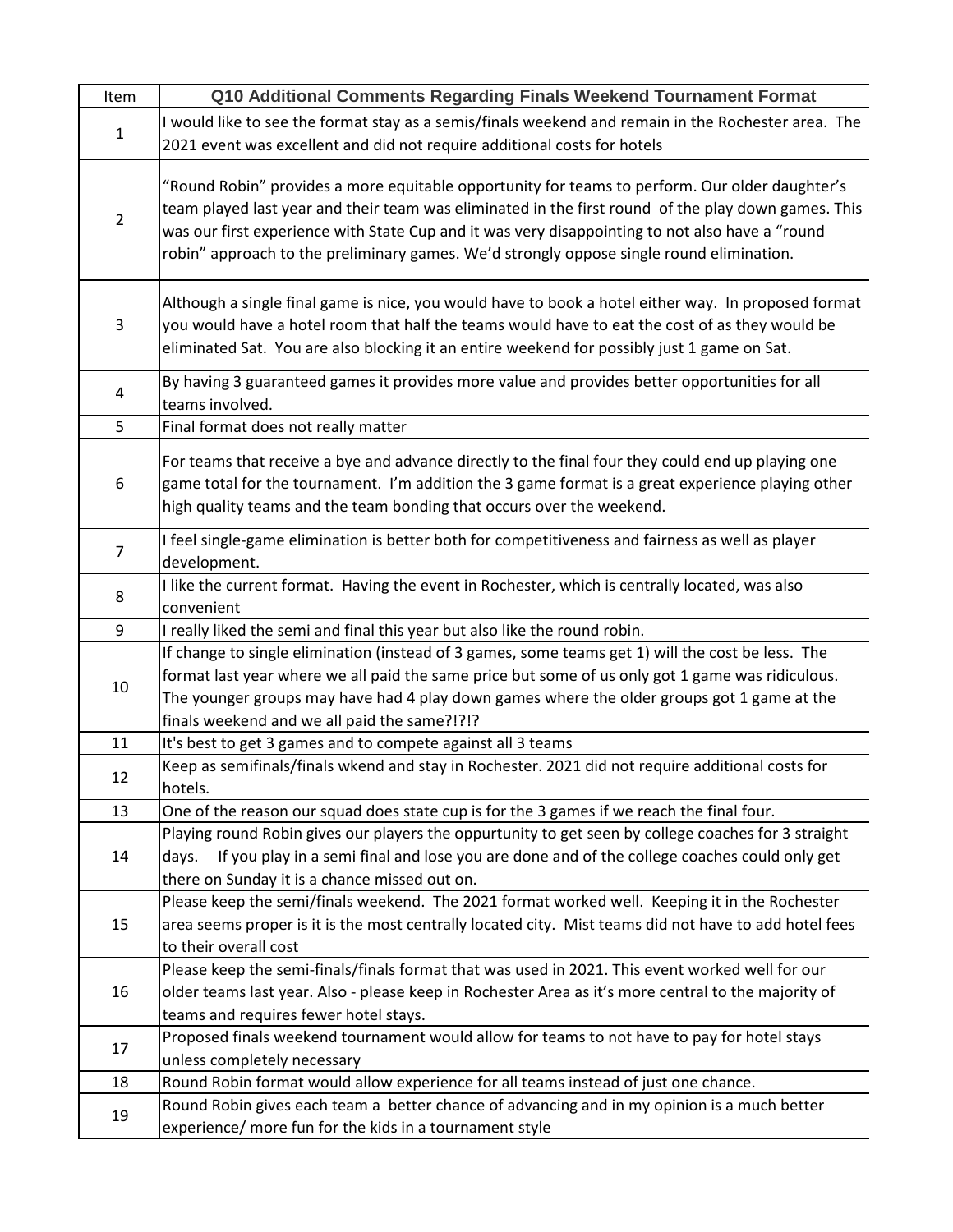| 20 | Round Robin is an excellent experience for the players. This is a competition and the teams that win<br>should well represent NYSW in Regionals. With a single game elimination there may be a situation<br>where the best team does not represent NYSW in regionals.                                                                                                                                                                                          |
|----|----------------------------------------------------------------------------------------------------------------------------------------------------------------------------------------------------------------------------------------------------------------------------------------------------------------------------------------------------------------------------------------------------------------------------------------------------------------|
| 21 | See above notes for question 7                                                                                                                                                                                                                                                                                                                                                                                                                                 |
| 22 | Single elimination doesn't always provide for the best team to represent NYW, the current format<br>allows a team to have an off day and still win out and showcase the best of NYW.                                                                                                                                                                                                                                                                           |
| 23 | The current format allows for some scenarios that give more opportunity for teams to earn their<br>way in vs a blind draw single game elimination where the #1 may not actually be the most talented<br>team. If you go to single elimination there should be a more just way of seeding teams other than<br>blind draw or past performance in state cup alone. Teams should submit some past performance<br>data that can help determine appropriate seeding. |
| 24 | There is a level of prestige to make the final 4 and play each of the other opponents to know exactly<br>where you rank. Getting into the final 4 to play 1 game and leave (with a loss) defeats the spirit and<br>excitement of making it to the finals weekend                                                                                                                                                                                               |
| 25 | This is the best way to determine the overall champion. It always has been in my opinion.                                                                                                                                                                                                                                                                                                                                                                      |
| 26 | This worked really well last year                                                                                                                                                                                                                                                                                                                                                                                                                              |
| 27 | Three games in a row degrades the quality of play.                                                                                                                                                                                                                                                                                                                                                                                                             |
| 28 | Tournament style round robin for final four gives teams a fair opportunity to really show what they<br>can do.                                                                                                                                                                                                                                                                                                                                                 |
| 29 | Two games in two days is better for teams as per US Soccer "Best Practices". Losing the first of<br>three games makes it very difficult for that team to win and makes for meaningless games.                                                                                                                                                                                                                                                                  |
| 30 | Want the event I. Rochester                                                                                                                                                                                                                                                                                                                                                                                                                                    |
| 31 | Why is the referee piece different for finals weekend regardless if it's round robin or semi final and<br>final? The pool of referees should actually be better with less games over the weekend? That isn't<br>how the survey sounds Based on local assignments? What does this mean?                                                                                                                                                                         |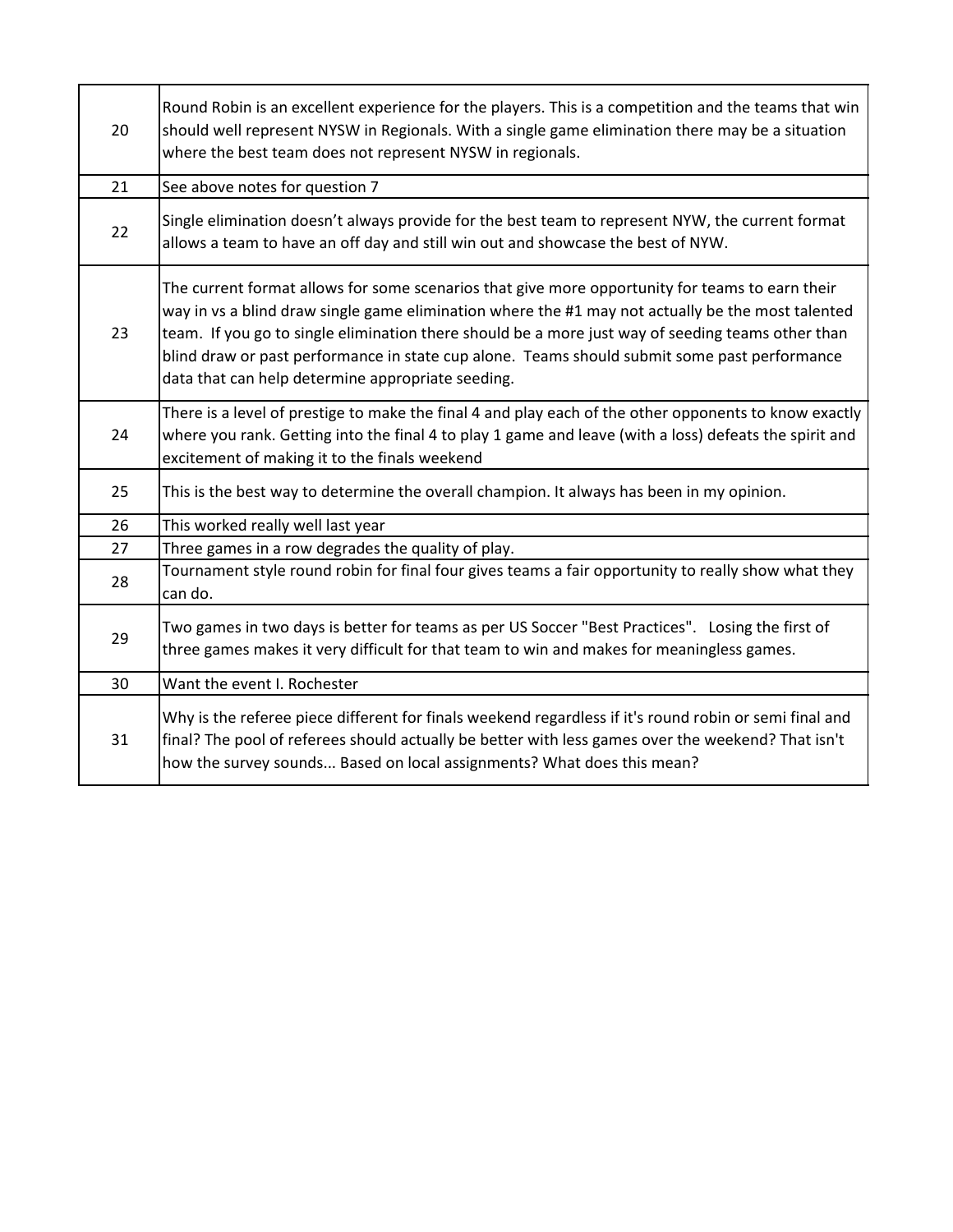| Item           | Q 11 Please provide any additional feedback that you have regarding the possible changes for this year or future years.                                                                                                                                                                                                                                                                                                                                                                                                                                                                                                                                                                                                                                                                                                                                                                              |
|----------------|------------------------------------------------------------------------------------------------------------------------------------------------------------------------------------------------------------------------------------------------------------------------------------------------------------------------------------------------------------------------------------------------------------------------------------------------------------------------------------------------------------------------------------------------------------------------------------------------------------------------------------------------------------------------------------------------------------------------------------------------------------------------------------------------------------------------------------------------------------------------------------------------------|
| $\mathbf{1}$   | I would like to see the playdown portion of state cup move to a pool play format. This would guarantee additional games and follow the<br>format of regionals and nationals                                                                                                                                                                                                                                                                                                                                                                                                                                                                                                                                                                                                                                                                                                                          |
| $\overline{2}$ | If self-scheduling is a possibility, we will send multiple teams and more teams than under current format.                                                                                                                                                                                                                                                                                                                                                                                                                                                                                                                                                                                                                                                                                                                                                                                           |
|                | It would be very helpful to shift this whole schedule up a bit, particularly the application and blind draw, so that we would have a schedule                                                                                                                                                                                                                                                                                                                                                                                                                                                                                                                                                                                                                                                                                                                                                        |
| 3              | to work off of earlier (more than setting aside each weekend in May and first weekend in June). Regional league games, and now even<br>Thruway, are scheduled much earlier than this schedule is posted. If we had the blind draw completed, we would know if there is a bye the<br>first round, if it's likely we'll play more than one round, etc - little factors that would aid in scheduling league games. Maybe this could be a<br>simple way to alleviate some scheduling difficulties?                                                                                                                                                                                                                                                                                                                                                                                                       |
|                | I would like to see the playdown portion of state cup move to a pool play format. This would guarantee additional games and follow the                                                                                                                                                                                                                                                                                                                                                                                                                                                                                                                                                                                                                                                                                                                                                               |
| 4              | format of regionals and nationals.                                                                                                                                                                                                                                                                                                                                                                                                                                                                                                                                                                                                                                                                                                                                                                                                                                                                   |
| 5              | I think the site of the Regional Finals should rotate. While Cortland is nice it is furthest from Buffalo and Rochester. It is convenient for<br>Syracuse and Binghamton who do not have to incur any additional travel costs: hotel, gas, meals, etc. Why should Buffalo and Rochester<br>have to pay these extras every year? Every region has capable facilities to support this event.                                                                                                                                                                                                                                                                                                                                                                                                                                                                                                           |
| 6              | It is really a set back that teams with low income, don't have a local league to play in, especially younger players. A league like CNYJSA could<br>run with the right people running it under NYW guidelines. The drop in participation in Syracuse will drop considerably due to this. If I had a<br>local qualifier league that was local and sanctioned I would be able to have 10 teams enter states which is about 200 advanced kids not<br>able to play.                                                                                                                                                                                                                                                                                                                                                                                                                                      |
| 7              | Group play for play down games, to ensure more guaranteed games.                                                                                                                                                                                                                                                                                                                                                                                                                                                                                                                                                                                                                                                                                                                                                                                                                                     |
| 8              | No changes needed                                                                                                                                                                                                                                                                                                                                                                                                                                                                                                                                                                                                                                                                                                                                                                                                                                                                                    |
| 9              | Better fields when playing teams.                                                                                                                                                                                                                                                                                                                                                                                                                                                                                                                                                                                                                                                                                                                                                                                                                                                                    |
| 10             | Thank you guys for being available for change.                                                                                                                                                                                                                                                                                                                                                                                                                                                                                                                                                                                                                                                                                                                                                                                                                                                       |
| 11             | I think if there is an opportunity to open up the format, it coudl open the door for more team participation driving involvement and<br>revenue. Following a similar format to North Carolinaonce all teams in an age group have applied, they are seeded 1-whatever number<br>based upon current year league standing (it would needed to be blended given the mixture of qualifying leagues in NYSW). Play down<br>games are only then necessary to limit an age group to 16, 12 or 8 teams. After playdowns there is (1) weekend of Round Robin play (older<br>ages can play Friday- Sun. 4 groups of 4 based on seeds A(1,8,9,16) B(2,7,10,15) C(3,6,11,14) D(4,5,12,13) - the four group winners advance<br>to the final weekend of single elimination games AvD, BvC - if there are 3 groups its 3 winners and a WC, 2 groups can be just the two<br>winners or top two for the final weekend. |
| 12             | I can speak on behalf of many many club coaches at the community level, your focus and energy dedicated to such events, which are<br>accessed by an exceedingly small percentage of players, leaves the ongoing impression that's all you care about.                                                                                                                                                                                                                                                                                                                                                                                                                                                                                                                                                                                                                                                |
| 13             | This feedback is for all of our Select teams planning to register for the NYW State Cup (Boys 2008,07,06,05&04) (Girls 2007,05,03/04)                                                                                                                                                                                                                                                                                                                                                                                                                                                                                                                                                                                                                                                                                                                                                                |
| 14             | Round robins to get to final weekend and knockouts for final weekend would be best.                                                                                                                                                                                                                                                                                                                                                                                                                                                                                                                                                                                                                                                                                                                                                                                                                  |
| 15             | Flex scheduling for playdown games would be very welcomed.                                                                                                                                                                                                                                                                                                                                                                                                                                                                                                                                                                                                                                                                                                                                                                                                                                           |
| 16             | I really feel teams need the flexibility for scheduling. I know we already have conflicts with the first play down weekend. If we are not<br>allowed to work with the other team for the game dates, our team will not be able to participate and we will likely have to enter the other<br>State Cup completion that is inclusive of USCS teams                                                                                                                                                                                                                                                                                                                                                                                                                                                                                                                                                     |
| 17             | I would like Finals weekend to occur in Rochester so I don't have a hotel cost.                                                                                                                                                                                                                                                                                                                                                                                                                                                                                                                                                                                                                                                                                                                                                                                                                      |
| 18             | Sometimes people are not looking at the big picture for all clubs and want things their way. All clubs should have an equal voice and<br>listened to. Thank you for providing this survey as a tool to listen.                                                                                                                                                                                                                                                                                                                                                                                                                                                                                                                                                                                                                                                                                       |
|                |                                                                                                                                                                                                                                                                                                                                                                                                                                                                                                                                                                                                                                                                                                                                                                                                                                                                                                      |
| 19<br>20       | Thanks for all your hard work with this and everything else.<br>Do not change a thing.                                                                                                                                                                                                                                                                                                                                                                                                                                                                                                                                                                                                                                                                                                                                                                                                               |
|                | Please consider past rankings when seeding teams. Our team was first in Thruway one year and we were still seeded last. There should be                                                                                                                                                                                                                                                                                                                                                                                                                                                                                                                                                                                                                                                                                                                                                              |
| 21             | a fair way to seed teams other than just drawing them. Our game last year was extremely frustrating and  (personably identifiable info<br>remove)                                                                                                                                                                                                                                                                                                                                                                                                                                                                                                                                                                                                                                                                                                                                                    |
| 22             | Needs to be very clear what the costs will be associated with scheduling ones own games. The final 4 weekend needs to be a round robin.<br>Not everyone that applies should be allowed in. There should be some criteria to being allowed in. It is a waste of everyones time when a<br>rec team with no credentials is allowed in and is beat 15 to 0. This is an absolute waste of time and resources.                                                                                                                                                                                                                                                                                                                                                                                                                                                                                             |
| 23             | See above notes for question 7                                                                                                                                                                                                                                                                                                                                                                                                                                                                                                                                                                                                                                                                                                                                                                                                                                                                       |
| 24             | Self scheduling games would be a great change. I also believe U11 teams should be allowed to enter the U12 state cup if they wanted to<br>play in it. Would increase number of teams in the U12 age group overall.                                                                                                                                                                                                                                                                                                                                                                                                                                                                                                                                                                                                                                                                                   |
| 25             | DO NOT LET TEAMS SELF SCHEDULE IN APRIL. WE LIVE IN UPSTATE NY. NYSW IS THE GOVERNING BODY AND YOU SHOULD NOT LET THE IN<br>MATES RUN THE ASYLUM! - (personably identifiable info removed)                                                                                                                                                                                                                                                                                                                                                                                                                                                                                                                                                                                                                                                                                                           |
| 26             | I'm not sure why these possible changes are even being considered. Flexible schedule in most cases wont be easy as all teams will have<br>player conflicts and won't want to play unless they have all their key players. Single elimination, in my opinion, makes the event less than<br>what it has been in the past.                                                                                                                                                                                                                                                                                                                                                                                                                                                                                                                                                                              |
| 27             | In future years, I think it would be beneficial to teams to have a single weekend set aside for a traditional tournament structure for<br>playdown games in round robin format that then produce the top four teams for the finals weekend. This would put far less scheduling<br>burden on the teams.                                                                                                                                                                                                                                                                                                                                                                                                                                                                                                                                                                                               |
| 28             | Has there been any thought of doing Round Robin play in the playdown rounds to provide more guaranteed games? This is how Regionals<br>works, World Cup, etc.                                                                                                                                                                                                                                                                                                                                                                                                                                                                                                                                                                                                                                                                                                                                        |